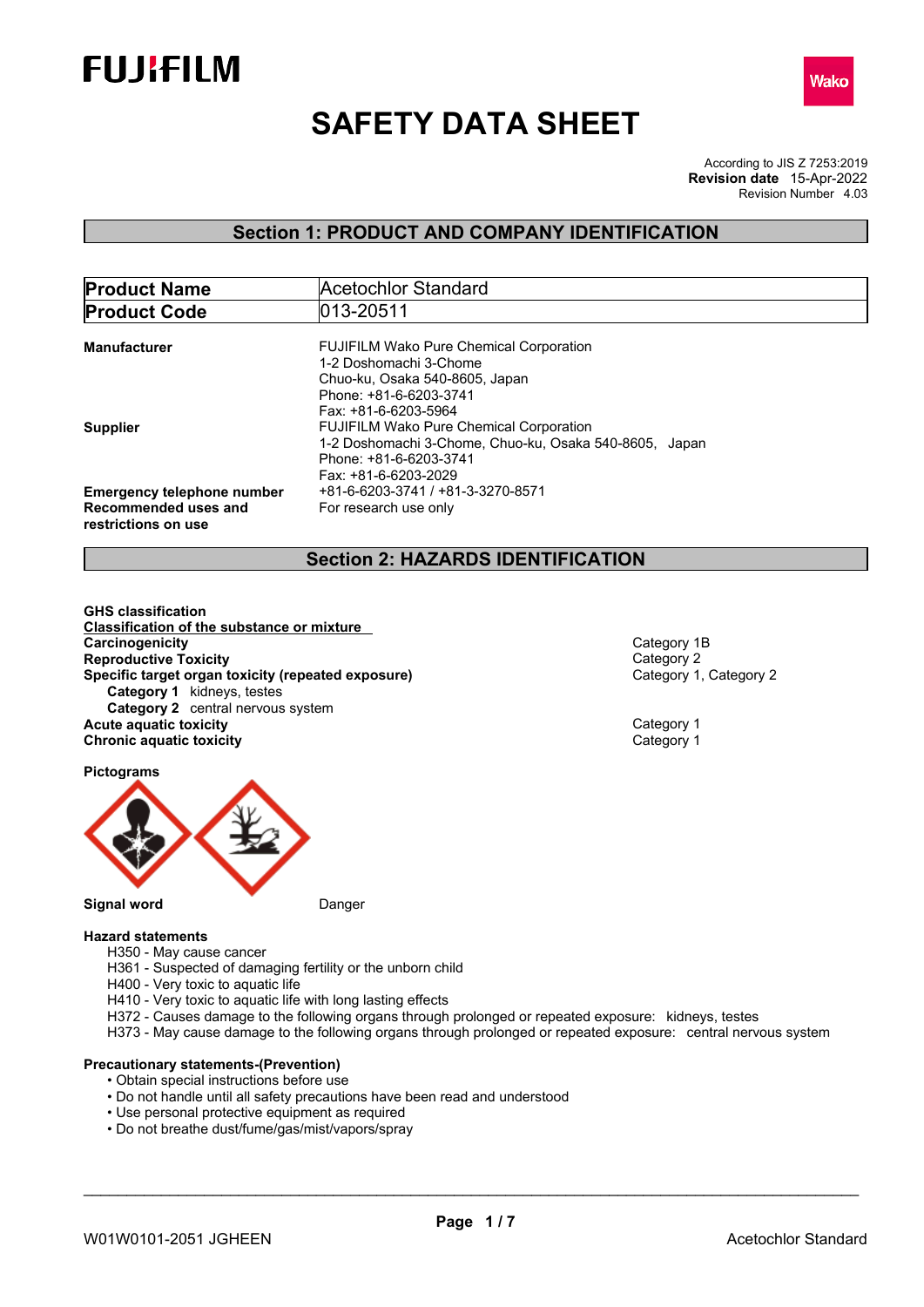- Wash face, hands and any exposed skin thoroughly after handling
- Do not eat, drink or smoke when using this product
- Avoid release to the environment

#### **Precautionary statements-(Response)**

- IF exposed or concerned: Get medical advice/attention
- Collect spillage

**Precautionary statements-(Storage)**

• Store locked up

**Precautionary statements-(Disposal)**

• Dispose of contents/container to an approved waste disposal plant

## **Others**

**Other hazards** Not available

### **Section 3: COMPOSITION/INFORMATION ON INGREDIENTS**

**Single Substance or Mixture** Substance

#### **Formula** C14H20ClNO2

| <b>Chemical Name</b>          | Weight-% | <b>Molecular weight</b> | <b>ENCS</b> | <b>ISHL No.</b> | <b>CAS RN</b> |
|-------------------------------|----------|-------------------------|-------------|-----------------|---------------|
| l2-chloro-N-ethorvmethvl-l    | 98.0     | 269.77                  | N/A         | N/A             | 34256-82-1    |
| o-toluidide<br>o'-ethylacet-o |          |                         |             |                 |               |

**Note on ISHL No.:** \* in the table means announced chemical substances.

**Impurities and/or Additives**: Not applicable

### **Section 4: FIRST AID MEASURES**

#### **Inhalation**

Remove to fresh air. If symptoms persist, call a physician.

#### **Skin contact**

Wash off immediately with soap and plenty of water. If symptoms persist, call a physician.

#### **Eye contact**

IF IN EYES: Rinse cautiously with water for several minutes. Remove contact lenses, if present and easy to do. Continue rinsing. Immediate medical attention is required.

#### **Ingestion**

Rinse mouth. Never give anything by mouth to an unconscious person. Call a physician or poison control center immediately. Do not induce vomiting without medical advice.

#### **Protection of first-aiders**

Use personal protective equipment as required.

**Section 5: FIRE FIGHTING MEASURES**

#### **Suitable extinguishing media**

Water spray (fog), Carbon dioxide (CO2), Foam, Extinguishing powder, Sand

**Unsuitable extinguishing media**

#### No information available

#### **Specific hazards arising from the chemical product**

Thermal decomposition can lead to release of irritating and toxic gases and vapors.

### **Special extinguishing method**

#### No information available

#### **Special protective actions for**

#### **fire-fighters**

Use personal protective equipment as required.Firefighters should wear self-contained breathing apparatus and full firefighting turnout gear.

### **Section 6: ACCIDENTAL RELEASE MEASURES**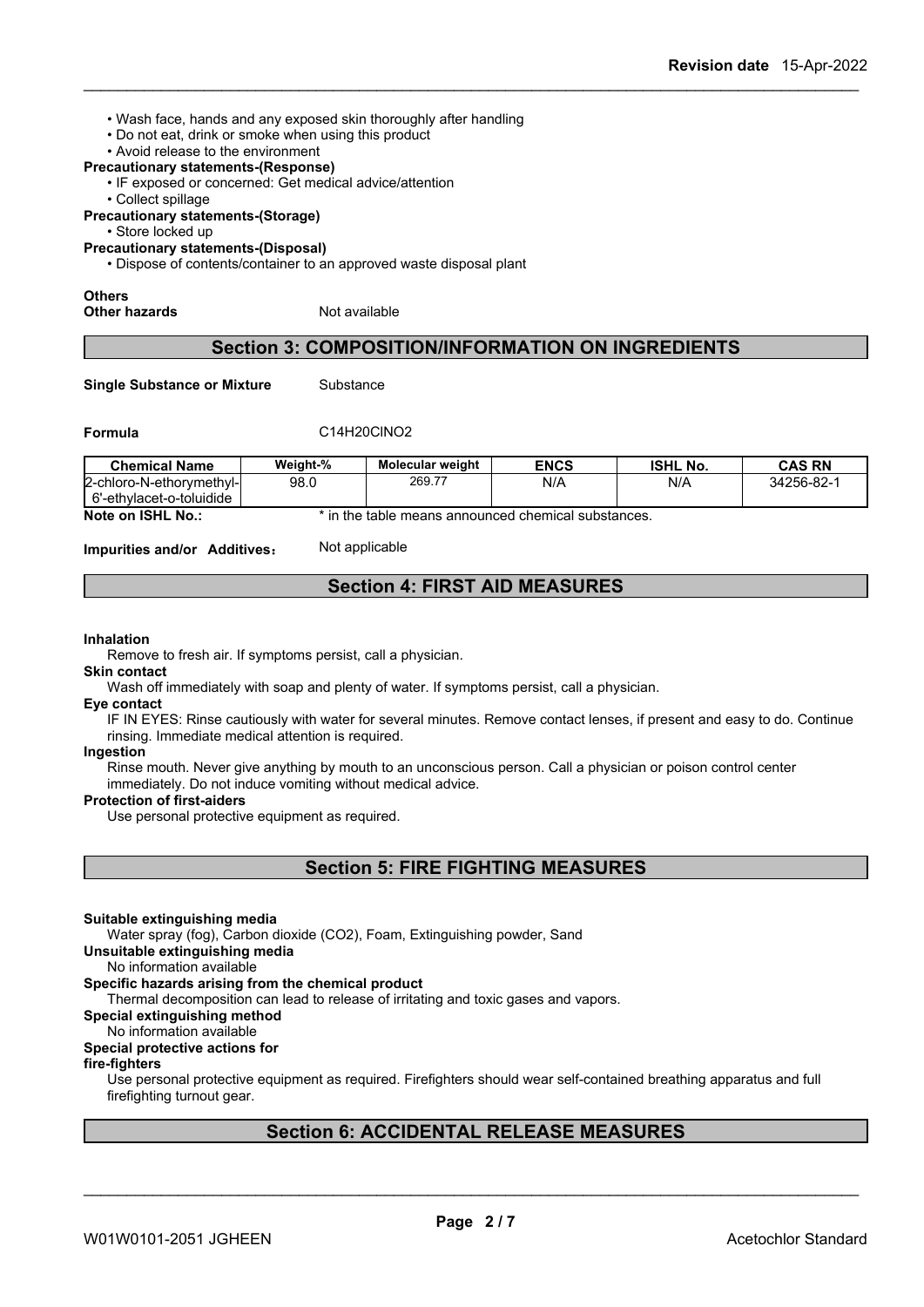#### **Personal precautions, protective equipment and emergency procedures**

For indoor, provide adequate ventilation process until the end of working. Deny unnecessary entry other than the people involved by, for example, using a rope. While working, wear appropriate protective equipments to avoid adhering it on skin, or inhaling the gas. Work from windward, and retract the people downwind.

#### **Environmental precautions**

To be careful not discharged to the environment without being properly handled waste water contaminated.

#### **Methods and materials for contaminent and methods and materials for cleaning up**

Absorb dry sand, earth, sawdust and the waste. Collect empty container that can be sealed.

**Recoverly, neutralization**

### No information available

#### **Secondary disaster prevention measures**

Clean contaminated objects and areas thoroughly observing environmental regulations.

### **Section 7: HANDLING AND STORAGE**

#### **Handling**

#### **Technical measures**

Highly flammable. Avoid contact with high temperature objects, spark, and strong oxidizing agents. Use with local exhaust ventilation.

#### **Precautions**

Do not rough handling containers, such as upsetting, falling, giving a shock, and dragging Prevent leakage, overflow, and scattering. Not to generate steam and dust in vain. Seal the container after use. After handling, wash hands and face, and then gargle In places other than those specified, should not be smoking or eating and drinking Should not be brought contaminated protective equipment and gloves to rest stops Deny unnecessary entry of non-emergency personnel to the handling area

#### **Safety handling precautions**

Take necessary action to avoid static electricity discharge (which might cause ignition of organic vapors). Use personal protective equipment as required. Avoid contact with skin, eyes or clothing.

#### **Storage**

#### **Safe storage conditions**

| <u>oaro otorago ooriantiono</u> |                                                                                                     |
|---------------------------------|-----------------------------------------------------------------------------------------------------|
| <b>Storage conditions</b>       | Keep container protect from light tightly closed. Store in a cool (2-10 $^{\circ}$ C) place. Packed |
|                                 | with an inert gas.                                                                                  |
| Safe packaging material         | Glass                                                                                               |
| Incompatible substances         | Strong oxidizing agents                                                                             |

### **Section 8: EXPOSURE CONTROLS/PERSONAL PROTECTION**

#### **Engineering controls**

In case of indoor workplace, seal the source or use a local exhaust system. Provide the safety shower facility, and handand eye-wash facility. And display their position clearly.

**Exposure limits** This product, as supplied, does not contain any hazardous materials with occupational exposure limits established by the region specific regulatory bodies.

#### **Personal protective equipment**

**Respiratory protection** Protective mask **Hand protection** Protective gloves **Eye protection** protective eyeglasses or chemical safety goggles **Skin and body protection** Long-sleeved work clothes

**General hygiene considerations**

Handle in accordance with good industrial hygiene and safety practice.

### **Section 9: PHYSICAL AND CHEMICAL PROPERTIES**

| Form             |  |
|------------------|--|
| Color            |  |
| <b>Turbidity</b> |  |

**Color** Colorless - pale yellowish brown orslightly bluish purple **Turbidity Clear Clear Clear Clear Clear Clear Clear**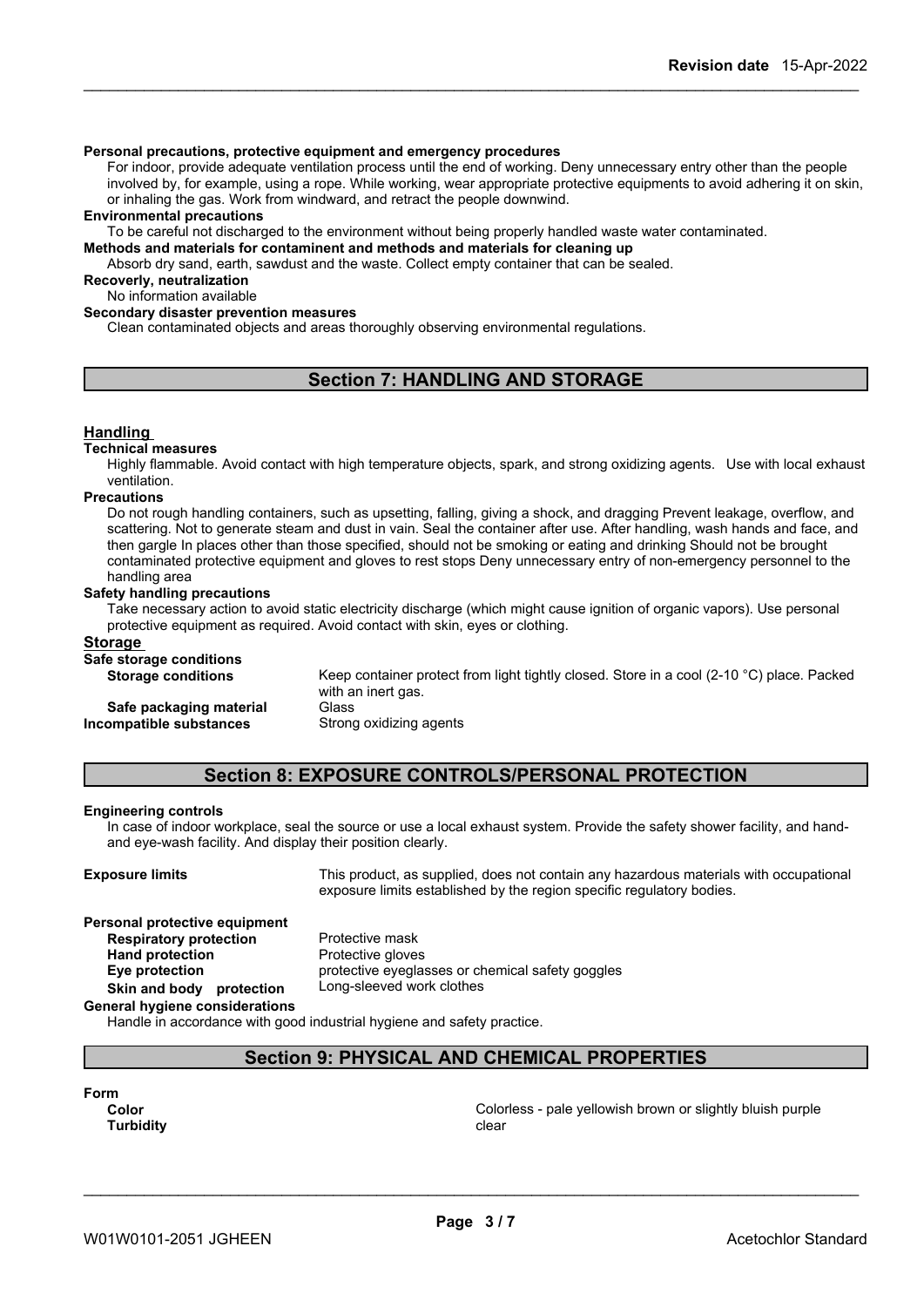| Appearance                                             | liquid                                                          |
|--------------------------------------------------------|-----------------------------------------------------------------|
| Odor                                                   | no data available                                               |
| Melting point/freezing point                           | no data available                                               |
| Boiling point, initial boiling point and boiling range | 134 $^{\circ}$ C                                                |
| <b>Flammability</b>                                    | no data available                                               |
| <b>Evaporation rate:</b>                               | no data available                                               |
| Flammability (solid, gas):                             | no data available                                               |
| Upper/lower flammability or                            |                                                                 |
| explosive limits                                       |                                                                 |
| Upper:                                                 | no data available                                               |
| Lower:                                                 | no data available                                               |
| <b>Flash point</b>                                     | no data available                                               |
| Auto-ignition temperature:                             | no data available                                               |
| Decomposition temperature:                             | no data available                                               |
| рH                                                     | no data available                                               |
| Viscosity (coefficient of viscosity)                   | no data available                                               |
| <b>Dynamic viscosity</b>                               | no data available                                               |
| <b>Solubilities</b>                                    | Ethanol and acetone: soluble . water: practically insoluble, or |
|                                                        | insoluble.                                                      |
| n-Octanol/water partition coefficient: (log Pow)       | no data available                                               |
| Vapour pressure                                        | no data available                                               |
| <b>Specific Gravity / Relative density</b>             | no data available                                               |
| Vapour density                                         | no data available                                               |
| <b>Particle characteristics</b>                        | no data available                                               |

### **Section 10: STABILITY AND REACTIVITY**

#### **Stability**

**Reactivity** no data available<br> **Chemical stability** May be altered by May be altered by light. **Hazardous reactions** None under normal processing **Conditions to avoid** Extremes of temperature and direct sunlight, Heat, flames and sparks, static electricity, spark, Moisture **Incompatible materials** Strong oxidizing agents

**Hazardous decomposition products**

Carbon monooxide (CO), Carbon dioxide (CO2), Nitrogen oxides (NOx), Halides

### **Section 11: TOXICOLOGICAL INFORMATION**

#### **Acute toxicity**

| <b>Chemical Name</b>           | Oral LD50       | <b>Dermal LD50</b> | <b>Inhalation LC50</b> |
|--------------------------------|-----------------|--------------------|------------------------|
| 2-chloro-N-ethorymethyl-6'-eth | 2953 mg/kg(Rat) | 3667 mg/kg         | Rat ) 4 h              |
| vlacet-o-toluidide             |                 | Rabbit             | 3.99 ma/L              |

| <b>Chemical Name</b>                                      | Acute toxicity -oral-source<br>information | information              | Acute toxicity -dermal- source   Acute toxicity -inhalation gas-<br>source information |
|-----------------------------------------------------------|--------------------------------------------|--------------------------|----------------------------------------------------------------------------------------|
| 2-chloro-N-ethorymethyl-6'-ethylace Based on the NITE GHS | Iclassification results.                   | Based on the NITE GHS    | Based on the NITE GHS                                                                  |
| -o-toluidide                                              |                                            | Iclassification results. | Iclassification results.                                                               |

| <b>Chemical Name</b>                                      | <b>Acute toxicity -inhalation</b> | Acute toxicity -inhalation dust-Acute toxicity -inhalation mist- |                          |
|-----------------------------------------------------------|-----------------------------------|------------------------------------------------------------------|--------------------------|
|                                                           | vapor-source information          | source information                                               | source information       |
| 2-chloro-N-ethorymethyl-6'-ethylace Based on the NITE GHS |                                   | Based on the NITE GHS                                            | Based on the NITE GHS    |
| '-o-toluidide                                             | Iclassification results.          | Iclassification results.                                         | Iclassification results. |

#### **Skin irritation/corrosion**

| <i>C</i> hemical Name∈                                      | ◯ Skin corrosion/irritation source information |
|-------------------------------------------------------------|------------------------------------------------|
| .<br>ro-N-ethorymethyl-6'-ethylacet-o-toluidide<br>2-chloro | Based on the NITE GHS classification results.  |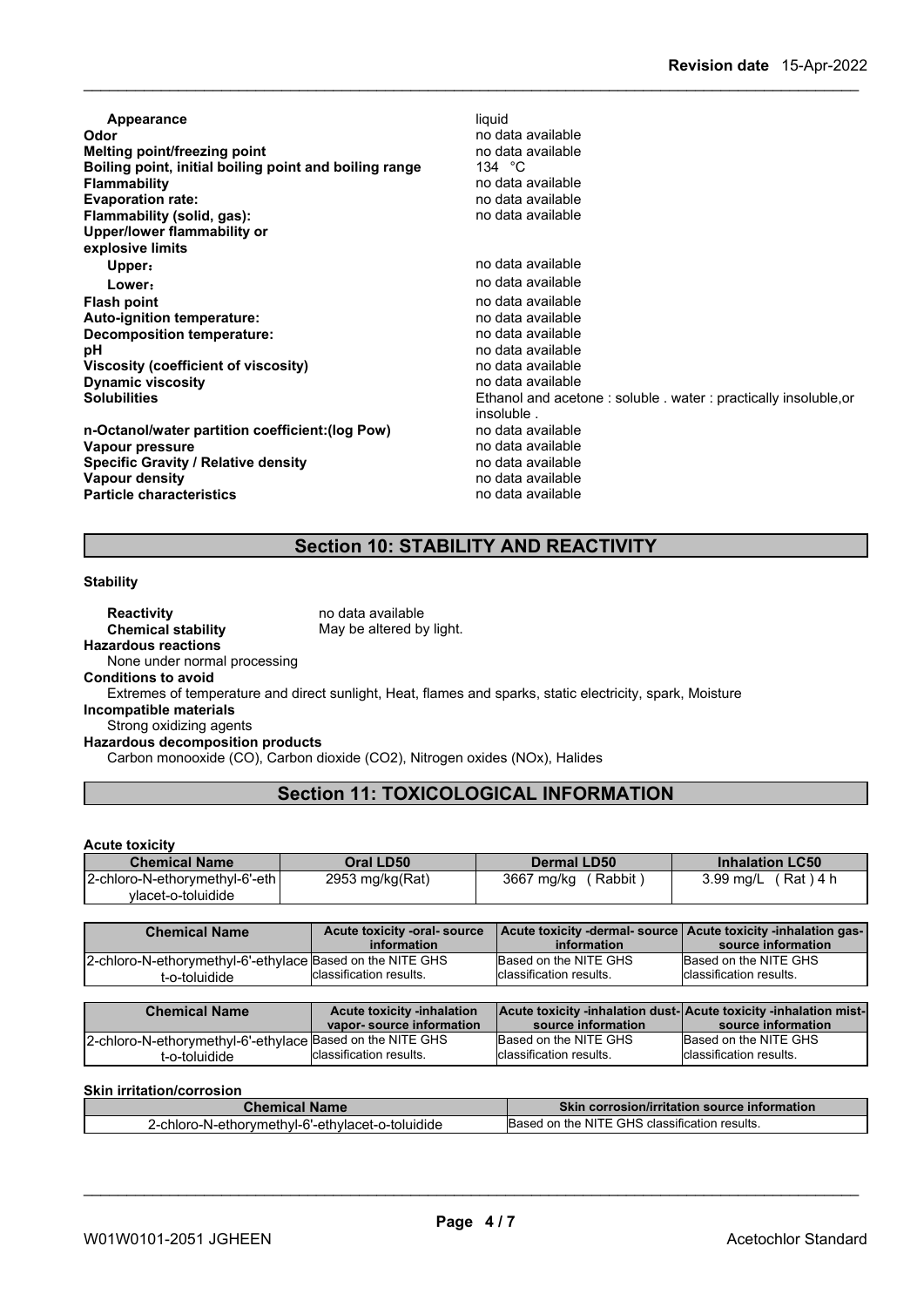| Serious eye damage/ irritation                   |                                                      |  |
|--------------------------------------------------|------------------------------------------------------|--|
| <b>Chemical Name</b>                             | Serious eye damage/irritation source information     |  |
| 2-chloro-N-ethorymethyl-6'-ethylacet-o-toluidide | Based on the NITE GHS classification results.        |  |
| Respiratory or skin sensitization                |                                                      |  |
| <b>Chemical Name</b>                             | Respiratory or Skin sensitization source information |  |
| 2-chloro-N-ethorymethyl-6'-ethylacet-o-toluidide | Based on the NITE GHS classification results.        |  |
| <b>Reproductive cell mutagenicity</b>            |                                                      |  |
| <b>Chemical Name</b>                             | germ cell mutagencity source information             |  |
| 2-chloro-N-ethorymethyl-6'-ethylacet-o-toluidide | Based on the NITE GHS classification results.        |  |
| Carcinogenicity                                  |                                                      |  |
| <b>Chemical Name</b>                             | <b>Carcinogenicity source information</b>            |  |
| 2-chloro-N-ethorymethyl-6'-ethylacet-o-toluidide | Based on the NITE GHS classification results.        |  |
| <b>Reproductive toxicity</b>                     |                                                      |  |
| <b>Chemical Name</b>                             | Reproductive toxicity source information             |  |
| 2-chloro-N-ethorymethyl-6'-ethylacet-o-toluidide | Based on the NITE GHS classification results.        |  |
| <b>STOT-single exposure</b>                      |                                                      |  |
| <b>Chemical Name</b>                             | STOT -single exposure- source information            |  |
| 2-chloro-N-ethorymethyl-6'-ethylacet-o-toluidide | Based on the NITE GHS classification results.        |  |
| <b>STOT-repeated exposure</b>                    |                                                      |  |
| <b>Chemical Name</b>                             | STOT -repeated exposure- source information          |  |
| 2-chloro-N-ethorymethyl-6'-ethylacet-o-toluidide | Based on the NITE GHS classification results.        |  |
| <b>Aspiration hazard</b>                         |                                                      |  |
| <b>Chemical Name</b>                             | <b>Aspiration Hazard source information</b>          |  |
| 2-chloro-N-ethorymethyl-6'-ethylacet-o-toluidide | Based on the NITE GHS classification results.        |  |

### **Section 12: ECOLOGICAL INFORMATION**

#### **Ecotoxicity**

| <b>Chemical Name</b>           | Algae/aguatic plants | Fish                  | Crustacea |
|--------------------------------|----------------------|-----------------------|-----------|
| 2-chloro-N-ethorymethyl-6'-eth | EC50 : Diatomite     | $LC50: 1.3$ mg/L 96 h | N/A       |
| vlacet-o-toluidide             | 0.0034 mg/L 96 h     |                       |           |

#### **Other data**

| <b>Chemical Name</b>                             | Short-term (acute) hazardous to the<br>aquatic environment source<br>information | Long-term (chronic) hazardous to the<br>aquatic environment source<br>information |
|--------------------------------------------------|----------------------------------------------------------------------------------|-----------------------------------------------------------------------------------|
| 2-chloro-N-ethorymethyl-6'-ethylacet-o-toluidide | Based on the NITE GHS classification<br>lresults.                                | Based on the NITE GHS classification<br>lresults.                                 |

| Persistence and degradability    | No information available |
|----------------------------------|--------------------------|
| <b>Bioaccumulative potential</b> | No information available |
| Mobility in soil                 | No information available |
| Hazard to the ozone layer        | No information available |

### **Section 13: DISPOSAL CONSIDERATIONS**

#### **Waste from residues**

Disposal should be in accordance with applicable regional, national and local laws and regulations.

### **Contaminated container and contaminated packaging**

Disposal should be in accordance with applicable regional, national and local laws and regulations.

### **Section 14: TRANSPORT INFORMATION**

#### **ADR/RID**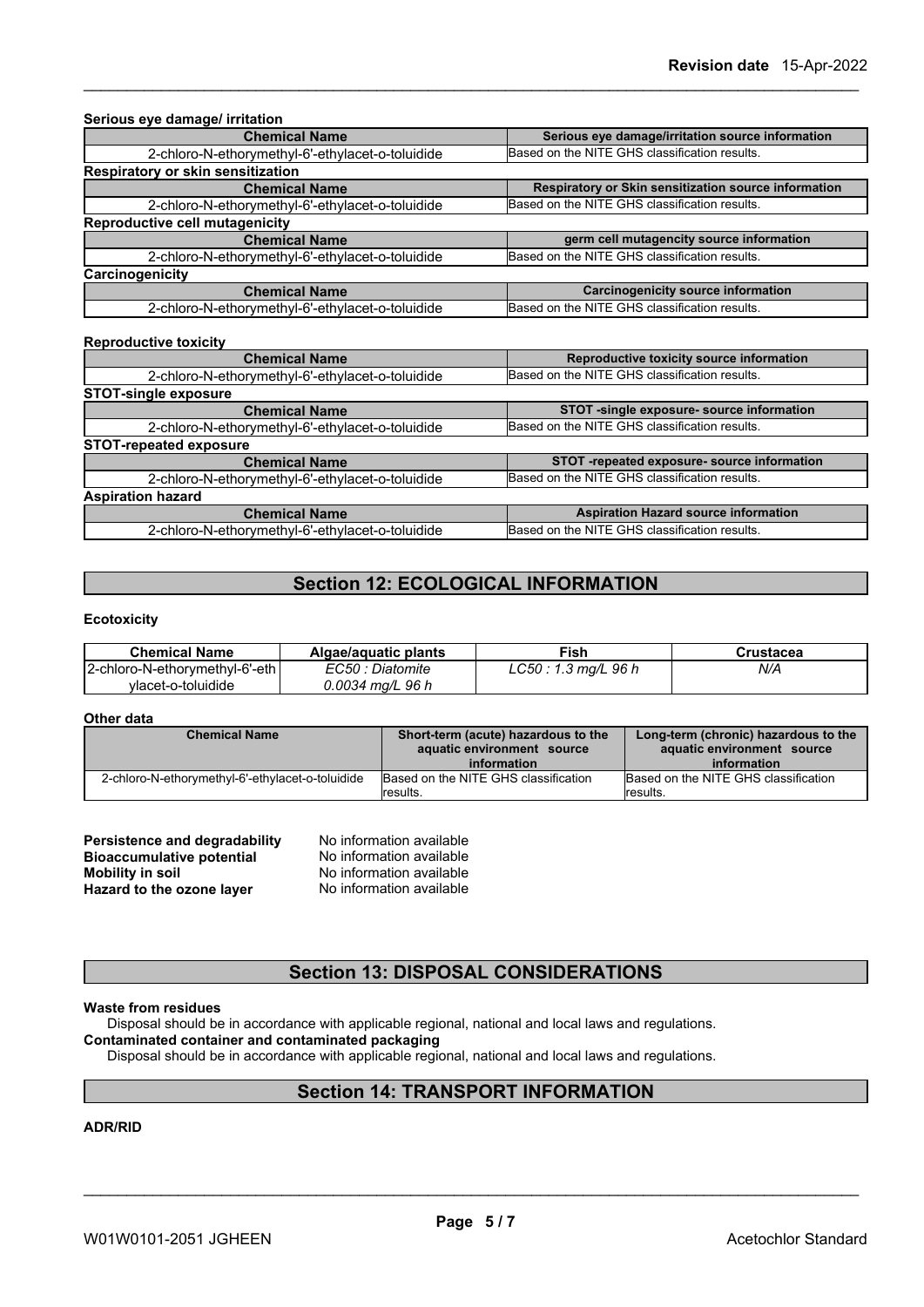| <b>UN number</b><br>Proper shipping name:          | UN3082<br>Environmentally hazardous substance, liquid, n.o.s.<br>(2-chloro-N-ethorymethyl-6'-ethylacet-o-toluidide) |
|----------------------------------------------------|---------------------------------------------------------------------------------------------------------------------|
| UN classfication<br><b>Subsidiary hazard class</b> | 9                                                                                                                   |
| Packing group<br><b>Marine pollutant</b>           | Ш<br>Yes                                                                                                            |
| <b>IMDG</b>                                        |                                                                                                                     |
| <b>UN number</b>                                   | <b>UN3082</b>                                                                                                       |
| Proper shipping name:                              | Environmentally hazardous substance, liquid, n.o.s.<br>(2-chloro-N-ethorymethyl-6'-ethylacet-o-toluidide)           |
| UN classfication                                   | 9                                                                                                                   |
| <b>Subsidiary hazard class</b>                     |                                                                                                                     |
| Packing group                                      | Ш                                                                                                                   |
| <b>Marine pollutant (Sea)</b>                      | Yes                                                                                                                 |
| Transport in bulk according to                     | No information available                                                                                            |
| Annex II of MARPOL 73/78 and                       |                                                                                                                     |
| the IBC Code                                       |                                                                                                                     |
| <b>IATA</b>                                        |                                                                                                                     |
| UN number                                          | <b>UN3082</b>                                                                                                       |
| Proper shipping name:                              | Environmentally hazardous substance, liquid, n.o.s.<br>(2-chloro-N-ethorymethyl-6'-ethylacet-o-toluidide)           |
| UN classfication                                   | 9                                                                                                                   |
| <b>Subsidiary hazard class</b>                     |                                                                                                                     |
| Packing group                                      | Ш                                                                                                                   |
| <b>Environmentally Hazardous</b>                   | Yes                                                                                                                 |
| <b>Substance</b>                                   |                                                                                                                     |

### **Section 15: REGULATORY INFORMATION**

| <b>International Inventories</b>                |                                                                                        |
|-------------------------------------------------|----------------------------------------------------------------------------------------|
| <b>EINECS/ELINCS</b>                            | Listed                                                                                 |
| <b>TSCA</b>                                     |                                                                                        |
| Japanese regulations                            |                                                                                        |
| <b>Fire Service Act</b>                         | Category IV, Class III petroleums, dangerous grade 3                                   |
| <b>Poisonous and Deleterious</b>                | Not applicable                                                                         |
| <b>Substances Control Law</b>                   |                                                                                        |
| Industrial Safety and Health Act Not applicable |                                                                                        |
| Industrial Safety and Health Act (              | 【2024.4.1∼】 Harmful Substances Whose Names Are to be Indicated on the Label (Law       |
| 2024~)                                          | Art.57, Para.1, Enforcement Order Art.18)                                              |
|                                                 | 【2024.4.1~】 Notifiable Substances (Law Art.57-2, Enforcement Oder Art.18-2 Attached    |
|                                                 | TableNo.9)                                                                             |
| <b>Regulations for the carriage</b>             | Noxious Substances (Ordinance Art.3, Ministry of Transportation Ordinance Regarding    |
| and storage of dangerous                        | Transport by Ship and Storage, Attached Table 1)                                       |
| goods in ship                                   |                                                                                        |
| <b>Civil Aeronautics Law</b>                    | Misellaneous Dangerous Substances and Articles (Ordinance Art. 194, MITL Nortification |
|                                                 | for Air Transportation of Explosives etc., Attached Table 1)                           |
| <b>Marine Pollution Prevention</b>              | Enforcement ordinance Appendix No. 1 Noxious liquid substance Category X               |
| Law                                             |                                                                                        |
| Pollutant Release and Transfer Not applicable   |                                                                                        |
| <b>Register Law</b>                             |                                                                                        |
| (~2023.3.31)                                    |                                                                                        |
| <b>Export Trade Control Order</b>               | Not applicable                                                                         |
|                                                 | <b>Section 16: OTHER INFORMATION</b>                                                   |
|                                                 |                                                                                        |
| Key literature references and                   | NITE: National Institute of Technology and Evaluation (JAPAN)                          |
| sources for data etc.                           | http://www.safe.nite.go.jp/japan/db.html                                               |